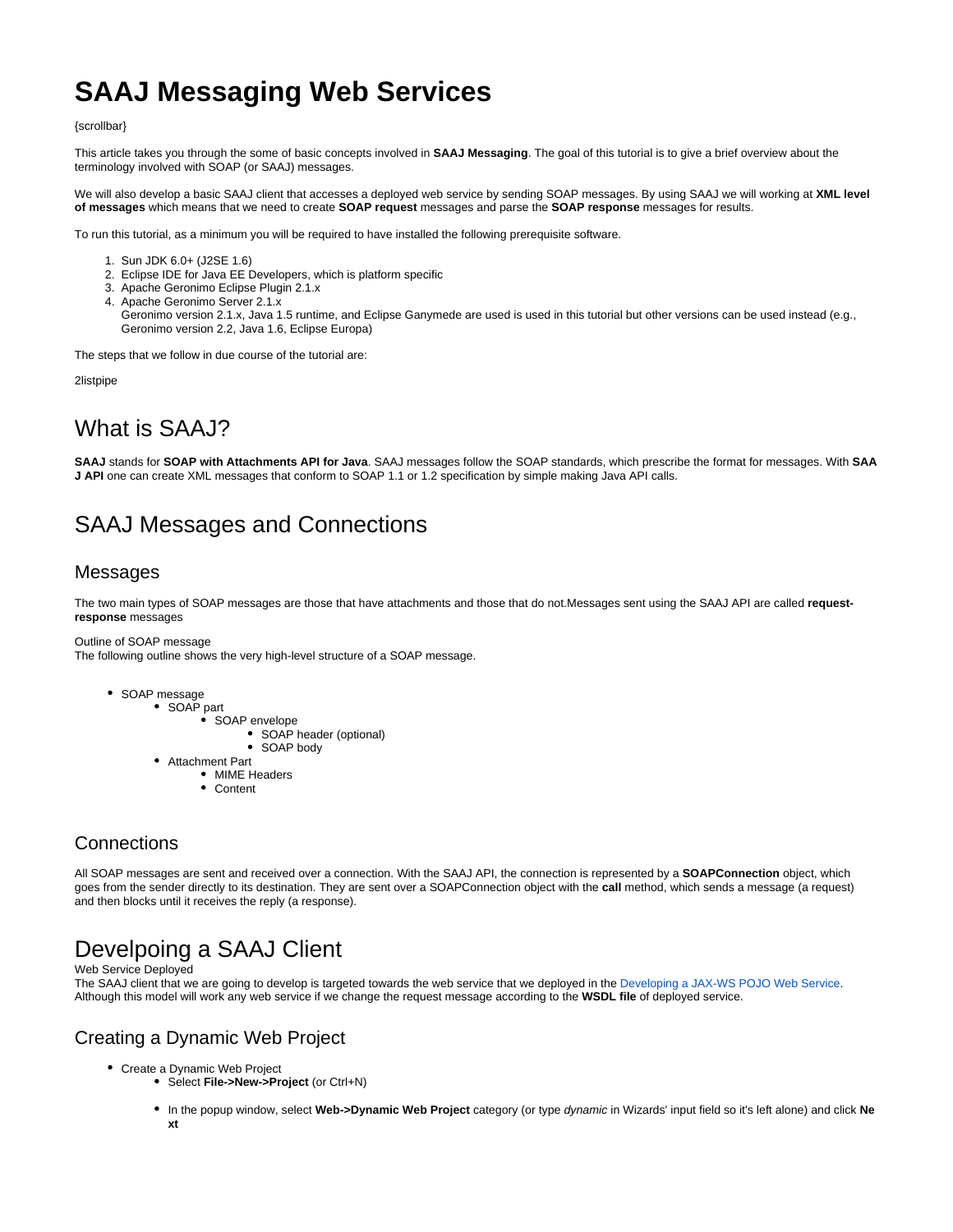| New Project                                                                                                                                                                                                                                                                           |  |
|---------------------------------------------------------------------------------------------------------------------------------------------------------------------------------------------------------------------------------------------------------------------------------------|--|
| Select a wizard<br>Create a Dynamic Web project                                                                                                                                                                                                                                       |  |
| Wizards:<br>type filter text                                                                                                                                                                                                                                                          |  |
| 国· ② General<br>自一色 CVS<br>Edipse Modeling Framework<br>Ė~@ EJB<br><b>B</b> EJB Project<br>国·--启 J2EE<br>⊟…@ Java<br>Java Project<br>涨 Java Project from Existing Ant Buildfile<br>EF E JPA<br>Plug-in Development<br>⊟ <del>©</del> Web<br>Dynamic Web Project<br>Static Web Project |  |
| ඹ<br>$<$ Back<br>Cancel<br>Next<br>Finish                                                                                                                                                                                                                                             |  |

Type **jaxws-saaj-converterclient** as the **Project Name** and click **Next** twice.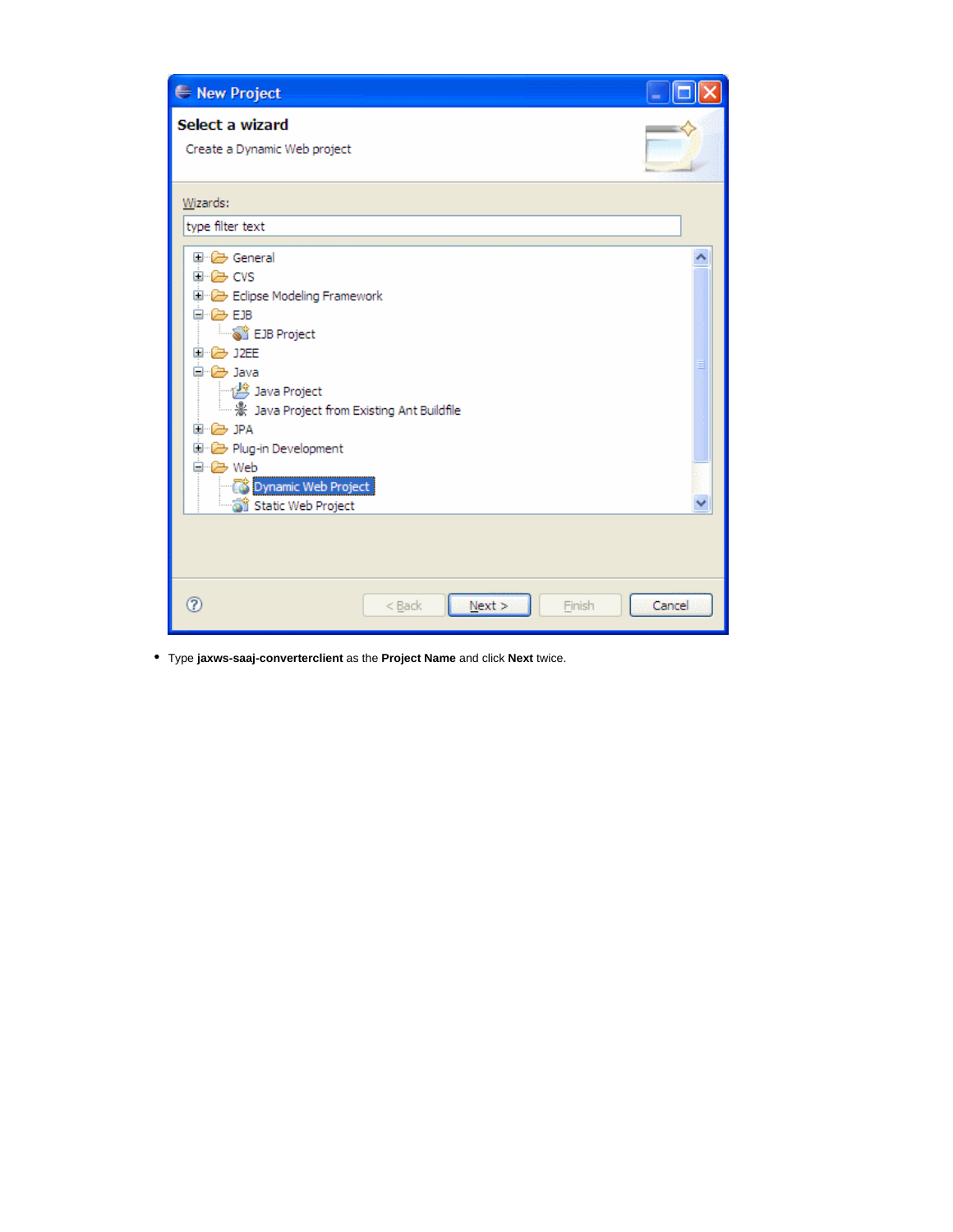| New Dynamic Web Project                                                                                                                                   |  |  |  |  |  |
|-----------------------------------------------------------------------------------------------------------------------------------------------------------|--|--|--|--|--|
| <b>Dynamic Web Project</b>                                                                                                                                |  |  |  |  |  |
| Create a standalone Dynamic Web project or add it to a new or existing Enterprise Application.                                                            |  |  |  |  |  |
|                                                                                                                                                           |  |  |  |  |  |
| Project name: jaxws-saaj-converterclient                                                                                                                  |  |  |  |  |  |
| Project contents:                                                                                                                                         |  |  |  |  |  |
| $\vee$ Use default                                                                                                                                        |  |  |  |  |  |
| Directory:   C:\workspaces\webservices\jaxws-saaj-converterclient<br>Browse                                                                               |  |  |  |  |  |
| <b>Target Runtime</b>                                                                                                                                     |  |  |  |  |  |
| Apache Geronimo v2.1<br>New                                                                                                                               |  |  |  |  |  |
| Configurations                                                                                                                                            |  |  |  |  |  |
| Default Configuration for Apache Geronimo v2.1                                                                                                            |  |  |  |  |  |
| A good starting point for working with Apache Geronimo v2.1 runtime. Additional facets can later be installed to add<br>new functionality to the project. |  |  |  |  |  |
| <b>EAR Membership</b>                                                                                                                                     |  |  |  |  |  |
| Add project to an EAR                                                                                                                                     |  |  |  |  |  |
| EAR Project Name: EAR<br>New                                                                                                                              |  |  |  |  |  |
|                                                                                                                                                           |  |  |  |  |  |
|                                                                                                                                                           |  |  |  |  |  |
| 7<br>Next<br>Finish<br>Cancel<br>$<$ Back                                                                                                                 |  |  |  |  |  |

Modify the **Group Id** to **org.apache.geronimo.samples.jaxws.saaj** and the **Artifact Id** to **jaxws-saaj-converterclient**.

|                                                                     | New Dynamic Web Project                 |  |  |  |  |  |
|---------------------------------------------------------------------|-----------------------------------------|--|--|--|--|--|
| Geronimo Deployment Plan<br>Configure the geronimo deployment plan. |                                         |  |  |  |  |  |
| Group Id:                                                           | org.apache.geronimo.samples.jaxws.saaj  |  |  |  |  |  |
| Artifact Id:                                                        | jaxws-saaj-converterclient              |  |  |  |  |  |
| Version:                                                            | 1.0                                     |  |  |  |  |  |
| Artifact Type:                                                      | car                                     |  |  |  |  |  |
|                                                                     |                                         |  |  |  |  |  |
| $^{\circ}$                                                          | $N$ ext ><br>Finish<br>Cancel<br>$Back$ |  |  |  |  |  |

Click **Finish**

Adding code to send and receive SOAP messages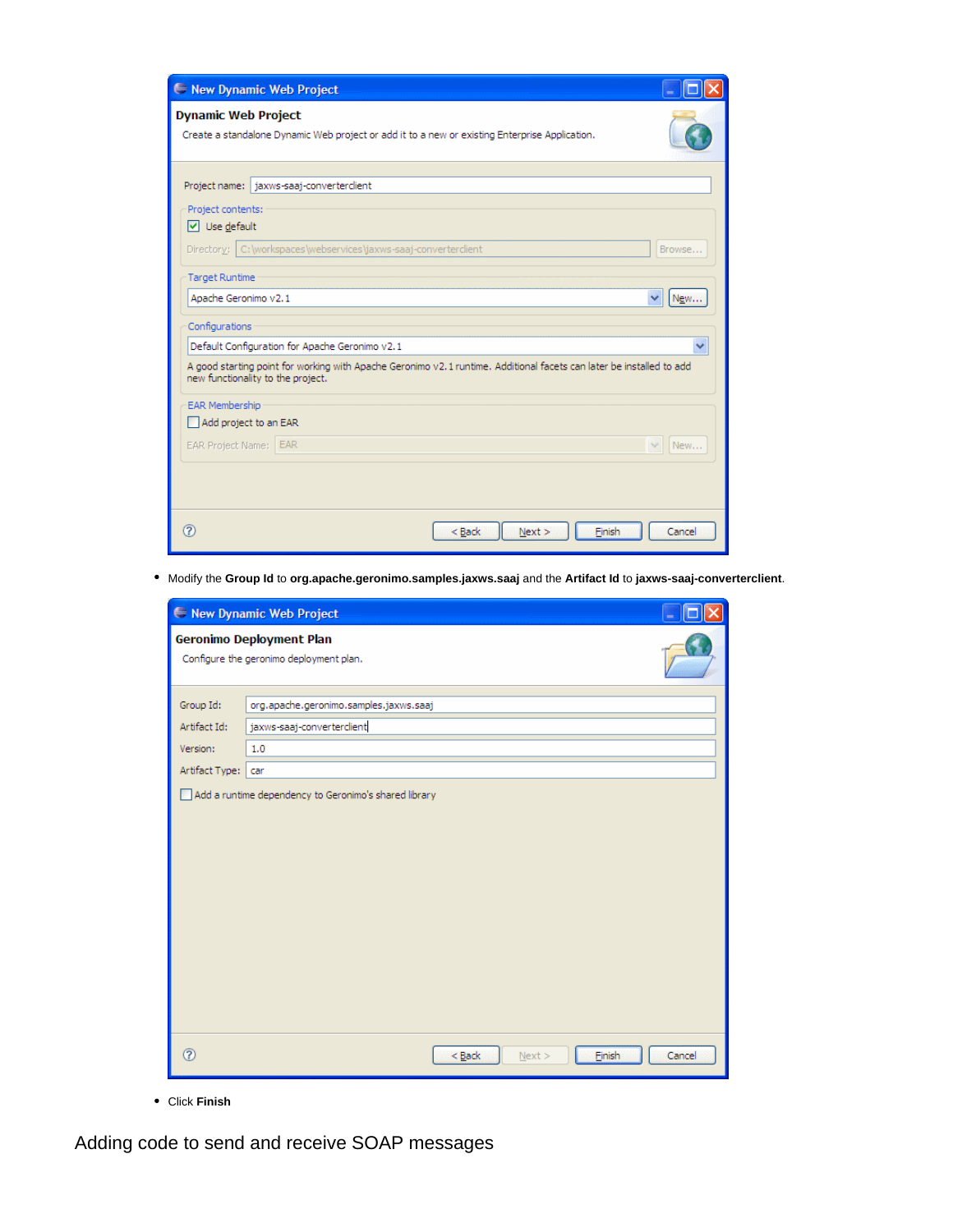- Right Click the **jaxws-saaj-converterclient**, and Select **New->JSP**
- Name the jsp as **index.jsp** and click **Finish**

| New JavaServer Page                                                                                                                                                                                                                                                             | - 10   |
|---------------------------------------------------------------------------------------------------------------------------------------------------------------------------------------------------------------------------------------------------------------------------------|--------|
| <b>JavaServer Page</b><br>Create a new JavaServer Page.                                                                                                                                                                                                                         |        |
| Enter or select the parent folder:                                                                                                                                                                                                                                              |        |
| jaxws-saaj-converterclient/WebContent                                                                                                                                                                                                                                           |        |
| 合中心<br><b>JETEmitters</b><br>converterclient<br>convertersaajdient<br>jaxws-converter<br>jaxws-rest-converterclient1<br>jaxws-saaj-converterclient<br>settings<br><b>E</b> -@ build<br>$\Rightarrow$ src<br>WebContent<br>e a testsaaj<br>File name:   index.jsp<br>Advanced >> |        |
| $\circledR$<br>$<$ Back<br>Einish<br>Next                                                                                                                                                                                                                                       | Cancel |

Add the following code to the **index.jsp**

index.jspsolid <%@ page language="java" contentType="text/html; charset=ISO-8859-1" pageEncoding="ISO-8859-1"%> <html> <head> <title>Converter</title> <meta content="text/html; CHARSET=iso-8859-1" http-equiv="Content-Type"> </head> <body> <center> <h3>This from invokes a Web Service.</h3> <br> Please type an amount and click submit to see the result. <br><form action="index.jsp">Amount: <input type="text" name=" amount"> <input type="submit" value="Submit"></form> <br> <jsp:include page="ConverterHandler"></jsp:include></center> </body> </html>

Right click again and add a **Servlet** named **ConverterHandler**

| <b>∈</b> Create Servlet                                  |                                                  |        |  |  |
|----------------------------------------------------------|--------------------------------------------------|--------|--|--|
| <b>Create Servlet</b><br>Specify class file destination. |                                                  |        |  |  |
| Project:                                                 | jaxws-saaj-converterclient                       |        |  |  |
| Folder:                                                  | \jaxws-saaj-converterclient\src                  | Browse |  |  |
| Java package:                                            | Browse<br>org.apache.geronimo.samples.jaxws.saaj |        |  |  |
| Class name:                                              | ConverterHandler                                 |        |  |  |
| Superclass:                                              | javax.servlet.http.HttpServlet                   | Browse |  |  |
| Use existing Servlet class                               |                                                  |        |  |  |
| Class name:                                              | ConverterHandler                                 | Browse |  |  |
|                                                          |                                                  |        |  |  |
| ನಿ                                                       | Next<br>Finish<br>$<$ Back                       | Cancel |  |  |

Add the following code to **ConverterHandler.java**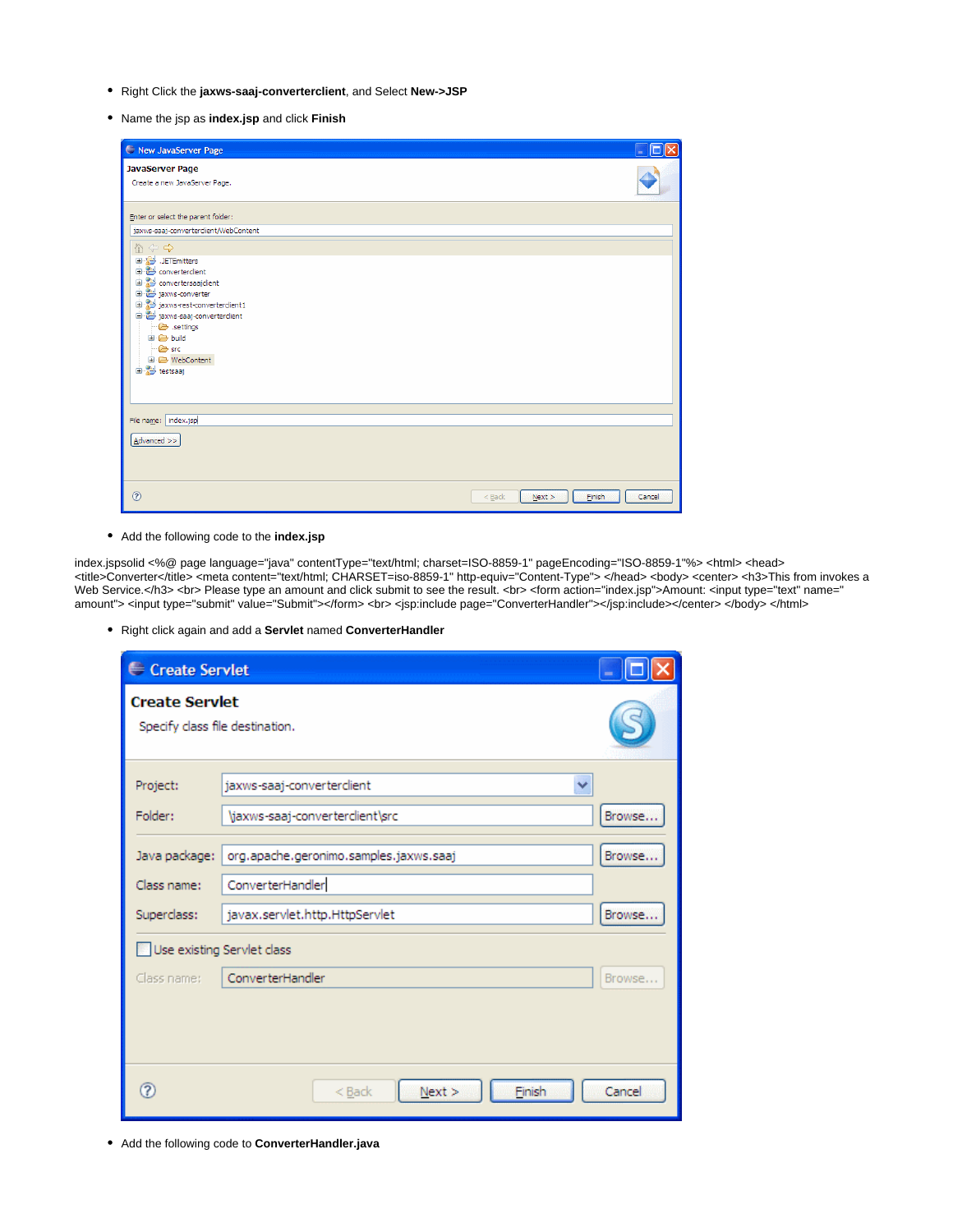ConverterHandler.javasolid package abc; import java.io.IOException; import java.io.PrintWriter; import java.util.Iterator; import javax.servlet. ServletException; import javax.servlet.http.HttpServletRequest; import javax.servlet.http.HttpServletResponse; import javax.xml.soap.MessageFactory; import javax.xml.soap.SOAPBody; import javax.xml.soap.SOAPConnection; import javax.xml.soap.SOAPConnectionFactory; import javax.xml.soap. SOAPElement; import javax.xml.soap.SOAPEnvelope; import javax.xml.soap.SOAPException; import javax.xml.soap.SOAPMessage; import javax.xml. soap.SOAPPart; import org.w3c.dom.Node; public class ConverterHandler extends javax.servlet.http.HttpServlet implements javax.servlet.Servlet { static final long serialVersionUID = 1L; public ConverterHandler() { super(); } protected void doGet(HttpServletRequest request, HttpServletResponse response) throws ServletException, IOException { String dollars = request.getParameter("amount"); if (dollars != null && dollars.trim().length() > 0) { String rupees = null, euros = null; try { rupees = returnResult(createSOAPMessage("dollarToRupees", dollars)); euros = returnResult(createSOAPMessage ("rupeesToEuro", rupees)); } catch (SOAPException e) { // TODO Auto-generated catch block e.printStackTrace(); } PrintWriter out = response.getWriter(); out.println("<br>>br><br>>br>"); out.println(dollars + " Dollars equals to " + rupees + " Rupees"); out.println("<br>"); out.println(rupees + " Rupees equals to " euros + " Euros"); } } protected void doPost(HttpServletRequest request, HttpServletResponse response) throws ServletException, IOException { doGet (request, response); } public SOAPMessage createSOAPMessage(String operation, String arg) throws SOAPException { String urn = "http://jaxws.samples. geronimo.apache.org"; MessageFactory messageFactory; SOAPMessage message = null; messageFactory = MessageFactory.newInstance(); message = messageFactory.createMessage(); SOAPPart soapPart = message.getSOAPPart(); SOAPEnvelope envelope = soapPart.getEnvelope(); SOAPBody body = envelope.getBody(); SOAPElement bodyElement = body.addChildElement(envelope.createName( operation, "ns1", "urn:" + urn)); bodyElement. addChildElement("arg0").addTextNode(arg); message.saveChanges(); return message; } public String returnResult(SOAPMessage message) throws SOAPException { String destination = "http://localhost:8080/jaxws-converter/converter"; SOAPConnectionFactory soapConnFactory = SOAPConnectionFactory .newInstance(); SOAPConnection connection = soapConnFactory.createConnection(); SOAPMessage reply = connection.call (message, destination); SOAPPart soapPart = reply.getSOAPPart(); SOAPEnvelope envelope = soapPart.getEnvelope(); SOAPBody body = envelope. getBody(); Iterator iter = body.getChildElements(); Node resultOuter = ((Node) iter.next()).getFirstChild(); Node result = resultOuter.getFirstChild(); connection.close(); return result.getNodeValue(); } }

- Let us have a brief look at the code that we added in **ConverterHandler.java**
	- **createSOAPMessage()** Here we will create a new SOAP message from **MessageFactory** instance and set the SOAP body of message according to the request and format needed by WSDL file. SOAP request message that is returned by createSOAPMessage for operation ("dollarToRupees") and argument ("23") looks like this: S OAP Request Message <?xml version="1.0" encoding="UTF-8"?> <soapenv:Envelope xmlns:soapenv="http://schemas.xmlsoap.org /soap/envelope/"> <soapenv:Body> <ns1:dollarToRupees xmlns:ns1="urn:http://jaxws.samples.geronimo.apache.org"> <arg0>23<
	- /arg0> </ns1:dollarToRupees> </soapenv:Body> </soapenv:Envelope> **returnResult()** - This function processes the SOAP response message sent by the Web service and returns the result. This function uses **call** method over a **SOAP Connection** to send the request and receive the response. SOAP response message that is returned by Web Service for the above SOAP Request message looks like this: SOAP Response Message <?xml version="1.0" encoding="UTF-8"?> <soapenv:Envelope xmlns:soapenv="http://schemas.xmlsoap.org/soap/envelope/"> <soapenv:Header/> <soapenv:Body> <dlwmin:dollarToRupeesResponse xmlns:dlwmin="http://jaxws.samples.geronimo.apache.org"> <axis2ns1:return>933.34</axis2ns1:return> </dlwmin:dollarToRupeesResponse> </soapenv:Body> </soapenv:Envelope>
	- Here the SOAP Response is parsed by using the functions present in SAAJ API. Also observe that **call** is a blocking call which means that it will continue waiting until it receives a response.

This concludes the development section of our web based client.

### Deploying and Testing the Web Client

#### **Deploy**

- Right click on the **Apache Geronimo** Server Runtime present in the servers view and select **Add and Remove Projects**
- Add **jaxws-saaj-converterclient** to configured projects list and then click **Finish**